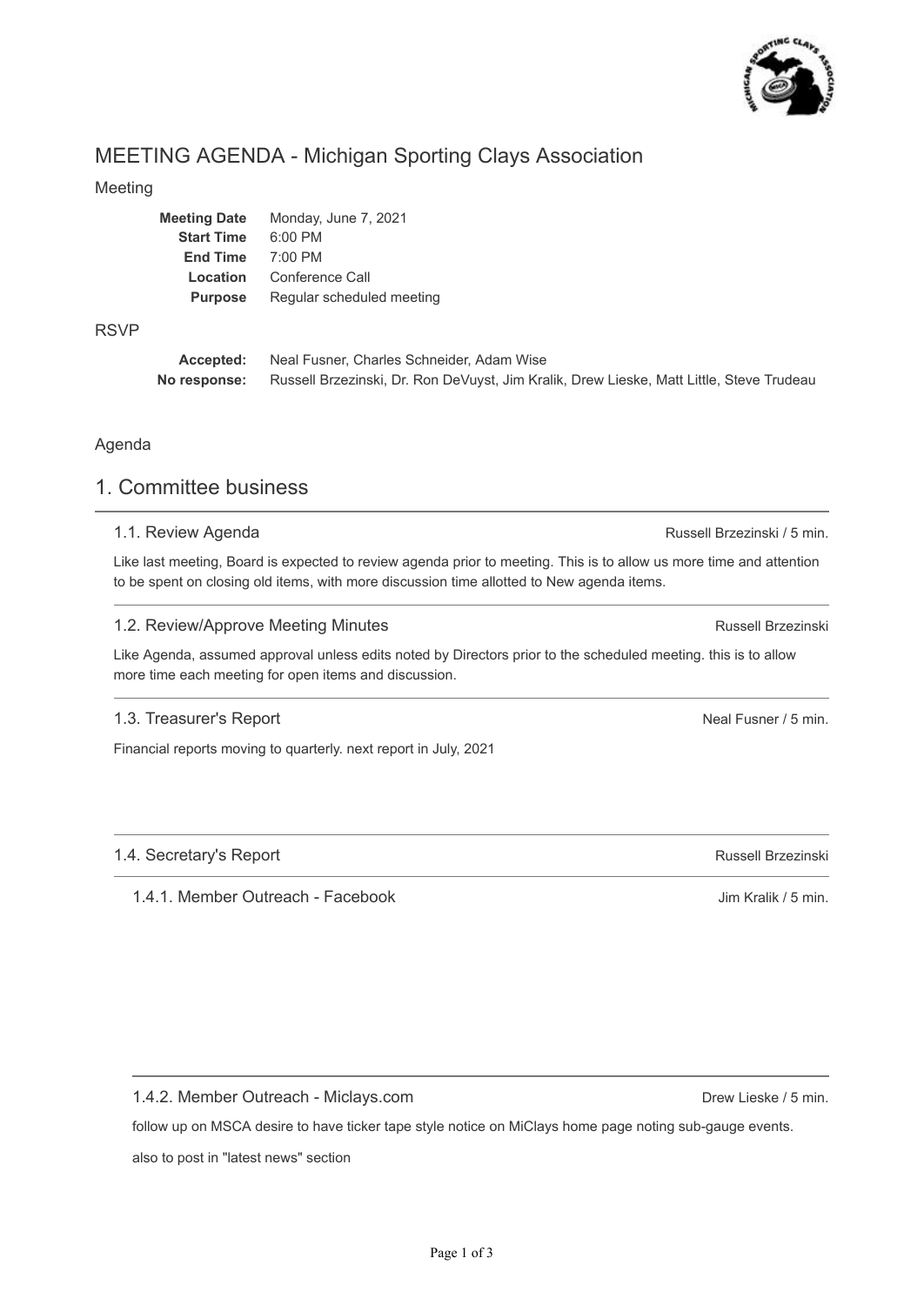

Russell Brzezinski

Need for additional notice in "latest news" of 2020 all-state member selection

## 2. OLD BUSINESS

2.1. All State Shooter Recognition - Awards

NSCA 2020 Michigan All State Recognition.

Trophies have been received by Russell Brzezinski (MSCA President). They look fantastic. Laser Creatiions did a great job with a spinning plate (clay target) on a wood stand with bronze plaque noting shooters name and class. was able to secure these premium trophies at a discount of \$2.00/unit. (\$30.99 to \$28.99)

Russell will bring to the State Shoot for dispursement. Invoice forwarded to Neal (Treasurer) for immediate payment.

**Due date:**

2.2. MSCA Board Liability Insurance

Neal Fusner / 10 min.

4/5/21

Confirmation from Treasurer that invoice received and premium paid to NCI for \$1020 . this to be an annual premium and budgeted for.

 $\sim$ ~~~~~~

May 3rd Mtg: follow up needed. Has invoice been received/ Account payable

 $\sim$ ~~~~~~

6/7/21 Confirm receipt of invoice and proof of Liability Insurance

**Due date:**

2.3. State Shoot Voting & Execution

Finalize Bid review for 2022 hosting and how we will execute the voting electronically moving forward.

## 3. NEW BUSINESS

### 3.1. Additional Boardmembers

Current open position for 2 board members. Board Discussion on candidate selection and how to address in the current environment. Review of By-Laws and interpretation of 9 member requirement (should it be interpreted as 9 member max? must have 9 members at all times? we started with 9 for the Calendar year.)

3.2. Steve Schindler - Recognition at State Shoot

Neal Fusner

Discussion around plaque presentation and execution for Steve at the State Shoot

## 4. MISC

#### 4.1. Date Next Meeting

Monday, July 5th, 2021 at 6:00 pm.

Russell Brzezinski